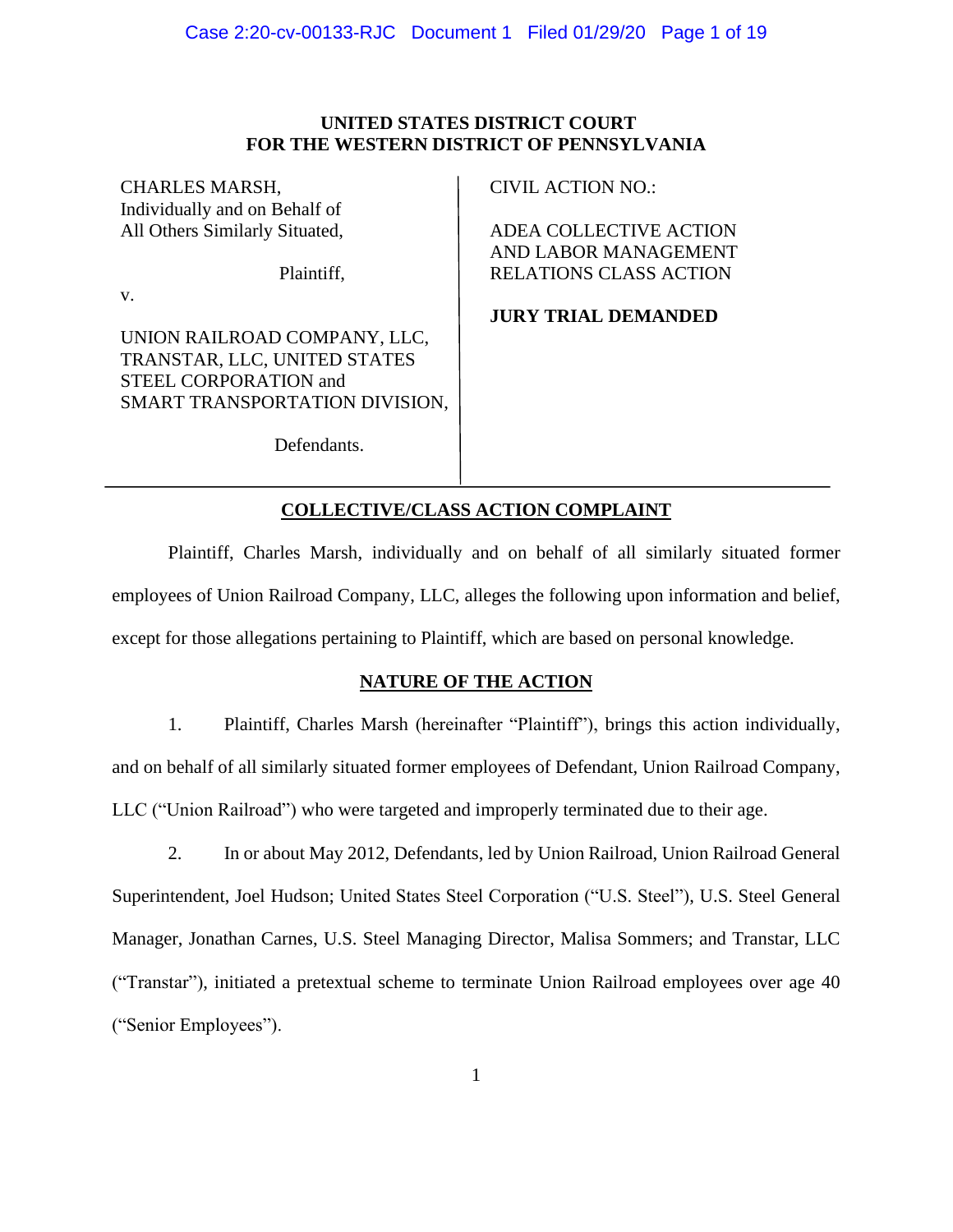# Case 2:20-cv-00133-RJC Document 1 Filed 01/29/20 Page 2 of 19

3. Among other things, Defendants' scheme included forcing many Senior Employees to sign "last chance" agreements intended for employees with substance abuse problems, then manipulating Union Railroad's demerits policy to issue a disproportionate number of demerits to Senior Employees so they could be fired for cause.

4. Conversely, younger employees alleged to have committed the same or comparable offenses as Plaintiff and other Senior Employees routinely received no demerits, substantially less demerits or were given an opportunity to expunge demerits from their records over time.

5. In many cases, Senior Employees received a disproportionate number of demerits for technical offenses Union Railroad had historically exercised discretion to ignore.

6. At their grievance hearings and/or arbitrations, Plaintiff and other Senior Employees lacked adequate representation and were overwhelmingly denied relief due to a concerted effort by the Defendants to fabricate or exaggerate the bases for their terminations. In some cases, Union Railroad withheld potentially exculpatory evidence from Senior Employees without repercussion. Instead of fairly representing its union members as required by the collective bargaining agreement and applicable federal law, Defendant, Smart Transportation Division, was complicit in the scheme.

7. As further described below, Plaintiff and approximately 90 similarly situated former Union Railroad employees were victims of a discriminatory pattern and practice designed to weed out Senior Employees on the basis of their age.

8. Plaintiff, Charles Marsh, brings this action for violations of the Age Discrimination in Employment Act, as amended, 29 U.S.C. § 621, *et seq.* ("ADEA"), as a collective action pursuant to 29 U.S.C. § 626(b), incorporating section 16(b) of the Fair Labor Standards Act, 29 U.S.C. §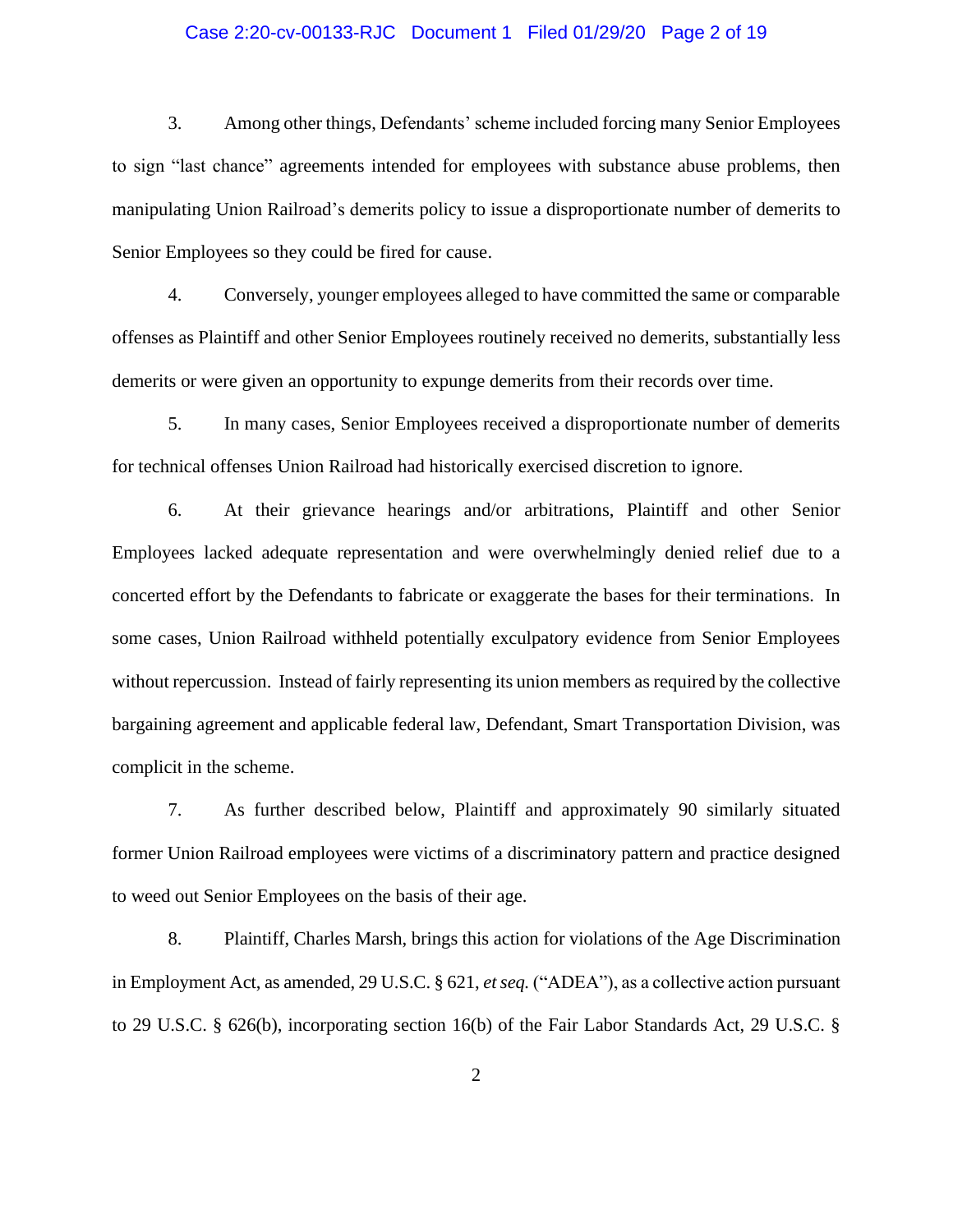# Case 2:20-cv-00133-RJC Document 1 Filed 01/29/20 Page 3 of 19

216(b), on behalf of himself individually and on behalf of those similarly situated: *i.e.,* all former employees of Union Railroad who, at the time of their termination, were 40 years of age or older and were improperly targeted for termination due to their age ("Senior Employees") (Counts I and II). Plaintiff also seeks certification under Fed. R. Civ. P. 23 to pursue classwide claims against Defendant, Smart Transportation Division for breaches of the duty of fair representation under the National Labor Relations Act, 29 U.S.C. § 158, *et seq*. ("NLRA") (Count III).

9. Through this action, Plaintiff seeks an Order pursuant to 29 U.S.C. § 216(b) providing that notice of this ADEA action and an opportunity to opt-in be given to each Senior Employee. Plaintiff further seeks all damages available to him individually as well as all damages available to the potential members of this proposed collective ADEA and classwide NLRA action.

## **JURISIDCTION AND VENUE**

10. This Court has subject matter jurisdiction over Plaintiff's ADEA claims pursuant to 29 U.S.C. § 626(c) and 29 U.S.C. § 1331.

11. This Court has subject matter jurisdiction over Plaintiff's NLRA claims pursuant to 28 U.S.C. § 1337(a) and 29 U.S.C. § 1331.

12. Personal jurisdiction exists over Defendants, Union Railroad Company, LLC, Transtar, LLC, United States Steel Corporation and Smart Transportation Division because, *inter alia*, they each maintain a principal place of business and/or conduct substantial business in the Commonwealth of Pennsylvania. The amount in controversy exceeds \$75,000.

13. Venue is proper in this District pursuant to 28 U.S.C. § 1391 because a substantial part of the events and/or omissions giving rise to the Plaintiff's claims emanated from activities within this jurisdiction and Defendants conduct substantial business within this jurisdiction.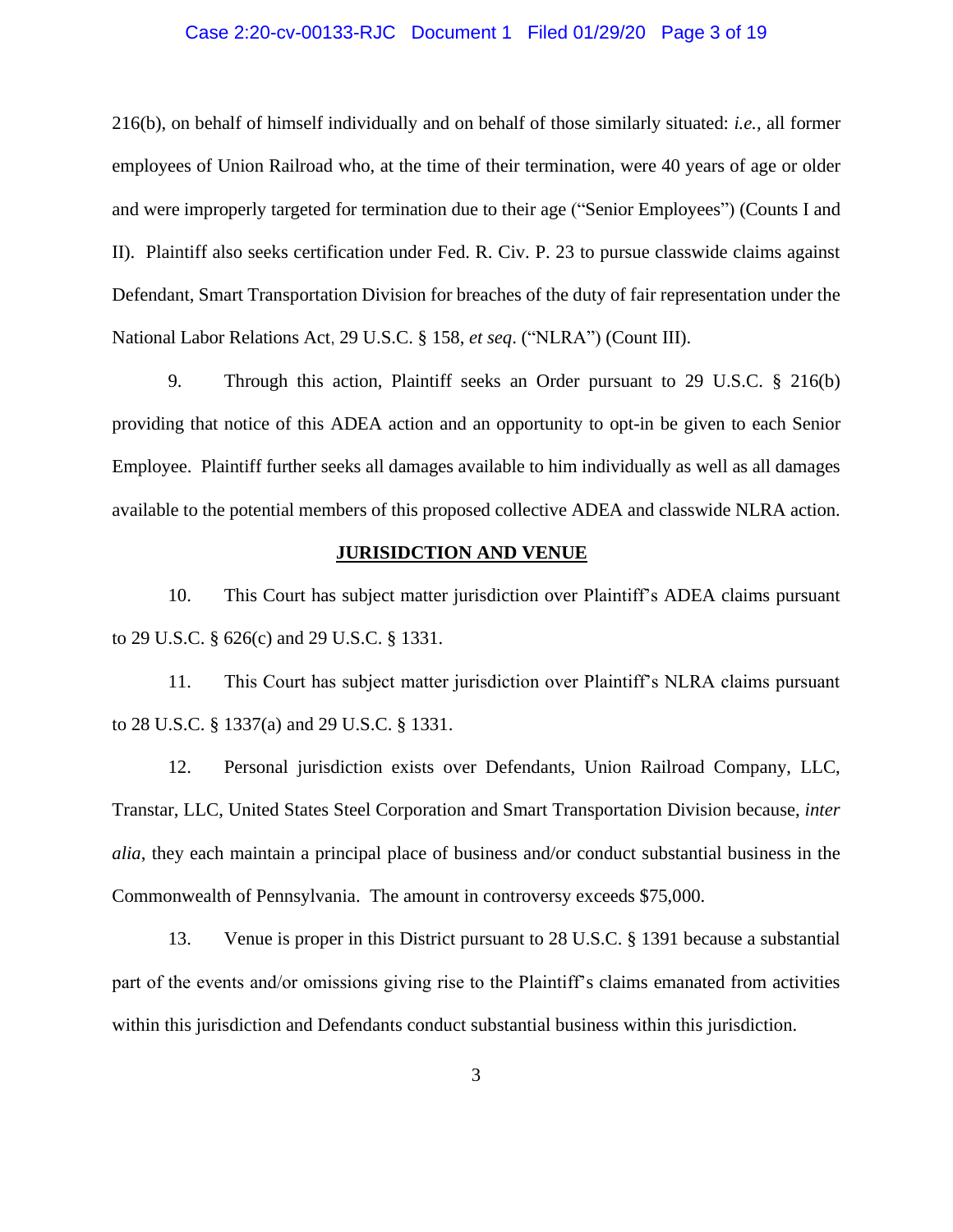# Case 2:20-cv-00133-RJC Document 1 Filed 01/29/20 Page 4 of 19

14. On or about July 23, 2019, Plaintiff filed a Charge of Discrimination for age discrimination with the Equal Employment Opportunity Commission ("EEOC"), which was dual filed with the Pennsylvania Human Relations Commission ("PHRC").

15. Exhibit "A" is a true and correct copy of Plaintiff's July 23, 2019 Charge of Discrimination with minor redactions for confidential identifying information. Subsequent amendments to Plaintiff's Charge of Discrimination have been made based on information that was made known to Plaintiff after July 23, 2019.

16. This ADEA action may proceed under 29 CFR § 1626.18(b) because more than 60 days have passed since Plaintiff filed his Charge of Discrimination with the EEOC.

17. Plaintiff has fully complied with all administrative prerequisites for the commencement of this action.

#### **THE PARTIES**

18. Plaintiff, Charles Marsh, is an adult individual and a resident of the Commonwealth residing in Trafford, PA. On March 8, 2019, at the age of 57, Charles Marsh was improperly terminated from Union Railroad where he worked for nearly 12 years as a brakeman and, most recently, a conductor/remote control operator.

19. Defendant, Union Railroad Company, LLC ("Union Railroad") is a for-profit corporation incorporated under the laws of Delaware with a corporate headquarters in Pittsburgh, Pennsylvania and principal place of business in Duquesne, Pennsylvania. Union Railroad is a rail transportation company that, at all relevant times, employed approximately 500 individuals and was the direct employer of Plaintiff and other Senior Employees.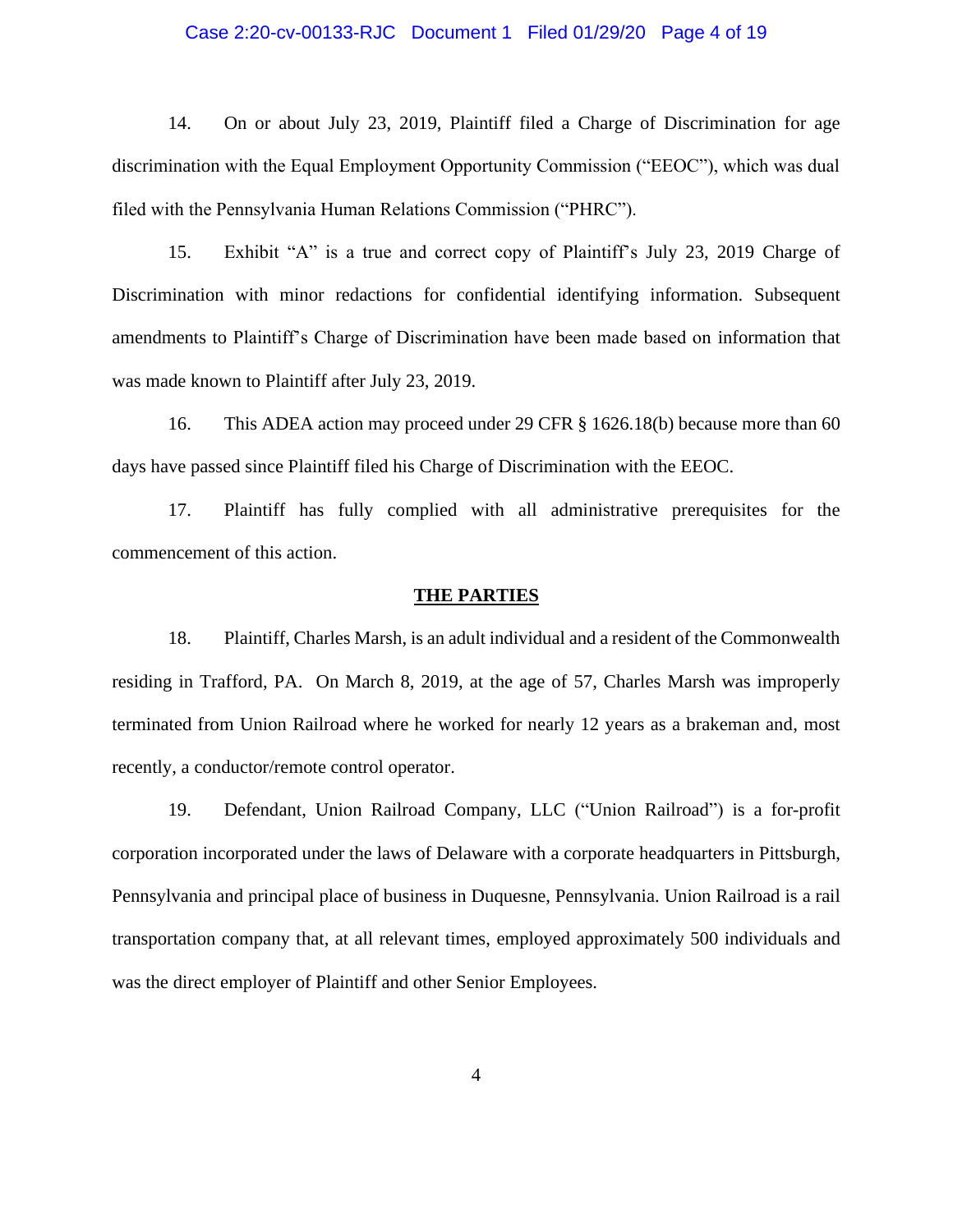# Case 2:20-cv-00133-RJC Document 1 Filed 01/29/20 Page 5 of 19

20. Defendant, Transtar, LLC ("Transtar") is a for-profit corporation incorporated under the laws of Delaware with a corporate headquarters and principal place of business in Pittsburgh, Pennsylvania. Union Railroad is a wholly owned subsidiary of Transtar, an entity engaged in the business of transporting raw materials and finished products for a variety of industries.

21. Defendant, United States Steel Corporation ("U.S. Steel") is a for-profit corporation incorporated under the laws of Delaware with a corporate headquarters and principal place of business in Pittsburgh, Pennsylvania. Union Railroad and Transtar are wholly owned subsidiaries of and operate in concert with U.S. Steel.

22. Defendant, Smart Transportation Division ("SMART TD" or "the Union"), is a non-profit corporation incorporated under the laws of Ohio with a corporate headquarters in North Olmsted, Ohio. SMART TD is a division of the Sheet Metal, Air, Rail and Transportation Union, the labor union that represented Plaintiff and other Senior Employees pursuant to a Collective Bargaining Agreement effective November 1, 1943 and last amended November 8, 2017.

#### **GENERAL FACTUAL ALLEGATIONS**

# **A. Union Railroad's Discriminatory Application of Its Demerits Policy**

23. Union Railroad's demerits policy was created to provide a uniform structure to address employee rule and policy violations in a consistent and fair manner. According to Union Railroad, the policy serves as a tool to assure rule compliance while offering employees the opportunity to correct poor behavior as well as to facilitate additional training where necessary.

24. The demerits policy is used to manage employee discipline for offenses such as tardiness, safety violations and misuse of carrier property.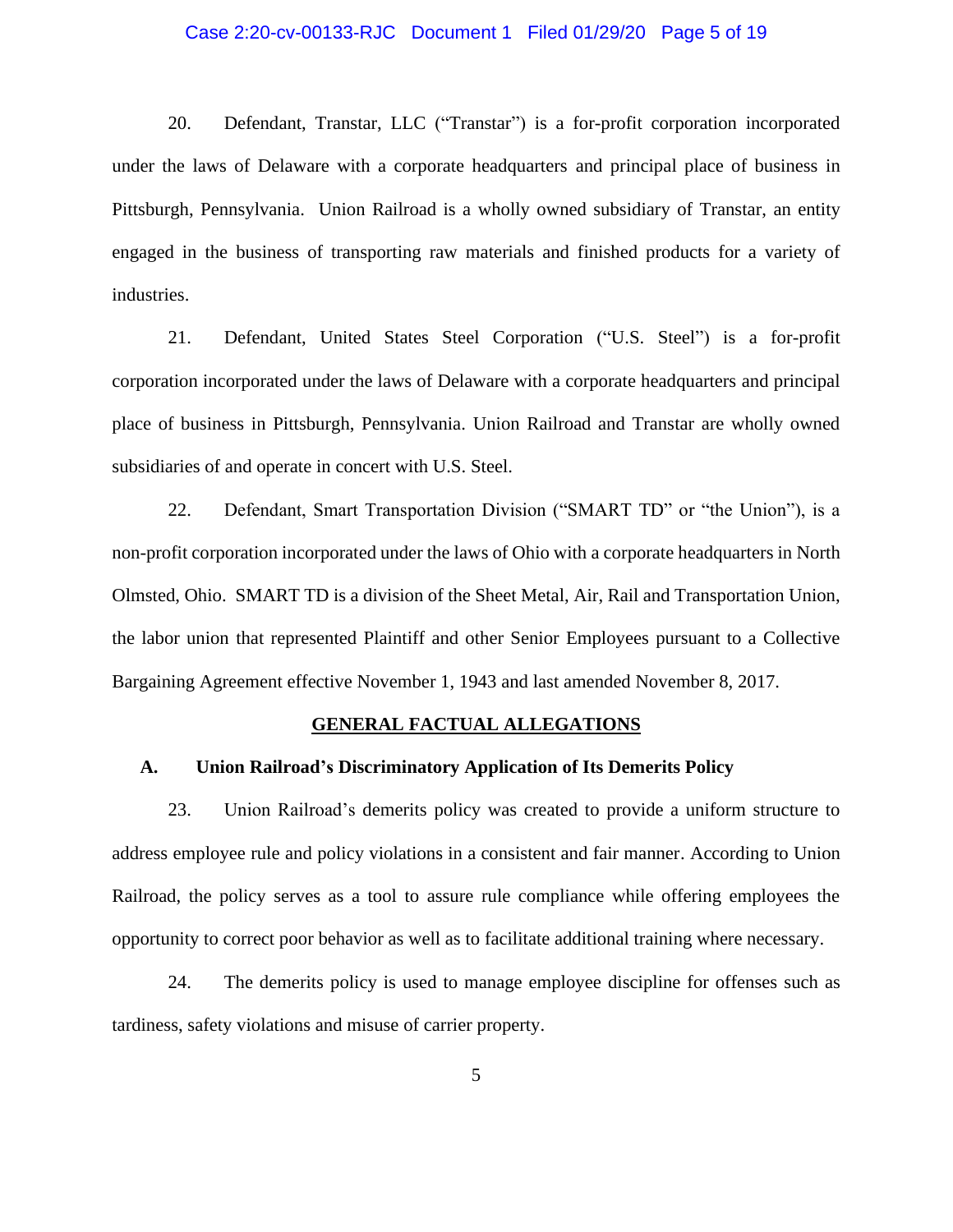# Case 2:20-cv-00133-RJC Document 1 Filed 01/29/20 Page 6 of 19

25. Under the policy, managers may use informal coaching in lieu of formal discipline (demerits) for minor violations and have significant discretion with respect to the number of demerits assessed if they elect to issue demerits.

26. If a manager elects to issue demerits, the maximum number of demerits that can be assessed for a single violation is 60. Employees who reach 100 demerits are subject to termination.

27. Union Railroad's demerits policy includes a provision for the removal of demerits from an employee's personnel records if the employee does not accrue additional demerits in the 12, 24 and 36 months following his or her last offense.

28. Beginning in or about May 2012, Transtar and Union Railroad, led by Sommers, Carnes, and Hudson, began manipulating the demerits policy to ensure that Plaintiff and other Senior Employees could be fired for cause.

29. As part of the scheme, Union Railroad compelled many Senior Employees to sign "last chance" agreements the company had historically used to informally manage disciplinary action for employees with substance abuse problems.

30. The "last chance" agreements were not sanctioned by the Collective Bargaining Agreement or the demerits policy. Plaintiff and other Senior Employees had no opportunity to bargain the terms of the "last chance" agreements.

31. The "last chance" agreements were signed by Plaintiff and other Senior Employees as well as Defendants, Union Railroad and Smart TD.

32. The "last chance" agreements stated Plaintiff and other Senior Employees could continue working at Union Railroad but were subject to immediate dismissal and waived all rights of appeal if accused of another offense. Contrary to the Collective Bargaining Agreement, the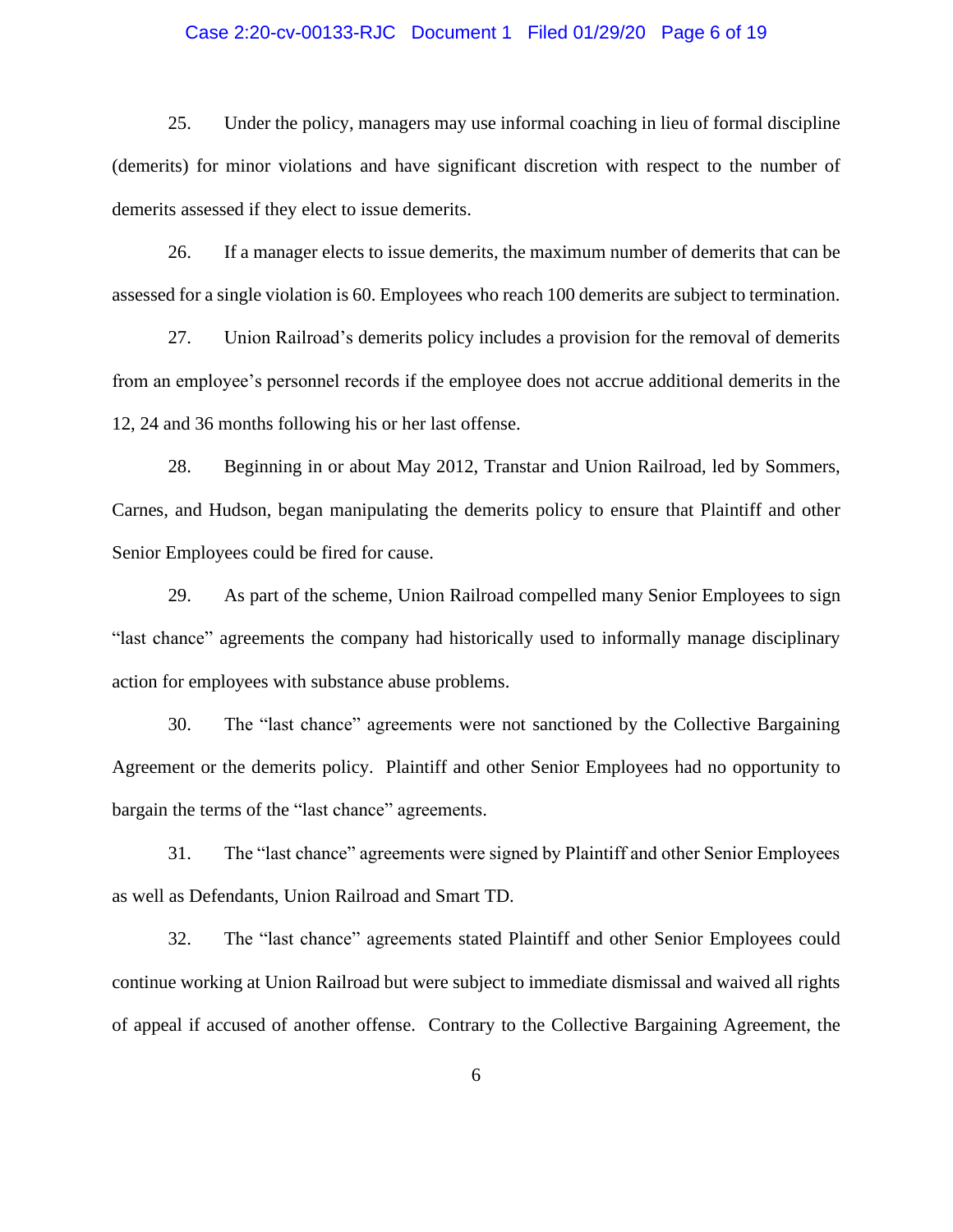# Case 2:20-cv-00133-RJC Document 1 Filed 01/29/20 Page 7 of 19

"last chance" agreements expressly provided that Defendant, Smart TD, relinquished all rights to investigate or otherwise represent Plaintiff and other Senior Employees for future misconduct accusations.

33. Unlike the demerits policy, the "last chance" agreements contained no provision for the gradual removal of demerits for good behavior. Instead, they placed Plaintiff and other Senior Employees who devoted years of service to Union Railroad in a tenuous three (3) year probationary period.

34. With the "last chance" agreements in place, Union Railroad then targeted Plaintiff and other Senior Employees by applying the demerits policy against them in a manner inconsistent with the company's history and inconsistent with its application of the same policy for younger (under age 40) employees.

35. Unlike Plaintiff and other Senior Employees, younger employees alleged to have committed the same or comparable violations routinely received no demerits, substantially less demerits or were given an opportunity to expunge demerits from their records after a certain amount of time lapsed.

36. In many cases, Senior Employees received a disproportionately high number of demerits after they were accused of committing highly technical offenses such as "stealing" 4 minutes of overtime or causing a train to move a few inches into a "red zone."

37. Plaintiff and other Senior Employees were the last group of employees with ties to the "Old Guard," a term colloquially used to refer to longtime employees who believed that working at Union Railroad would provide a six-figure salary and full retirement benefits, including full pension benefits, and were afforded small perks such as the ability to sleep during "off-peak"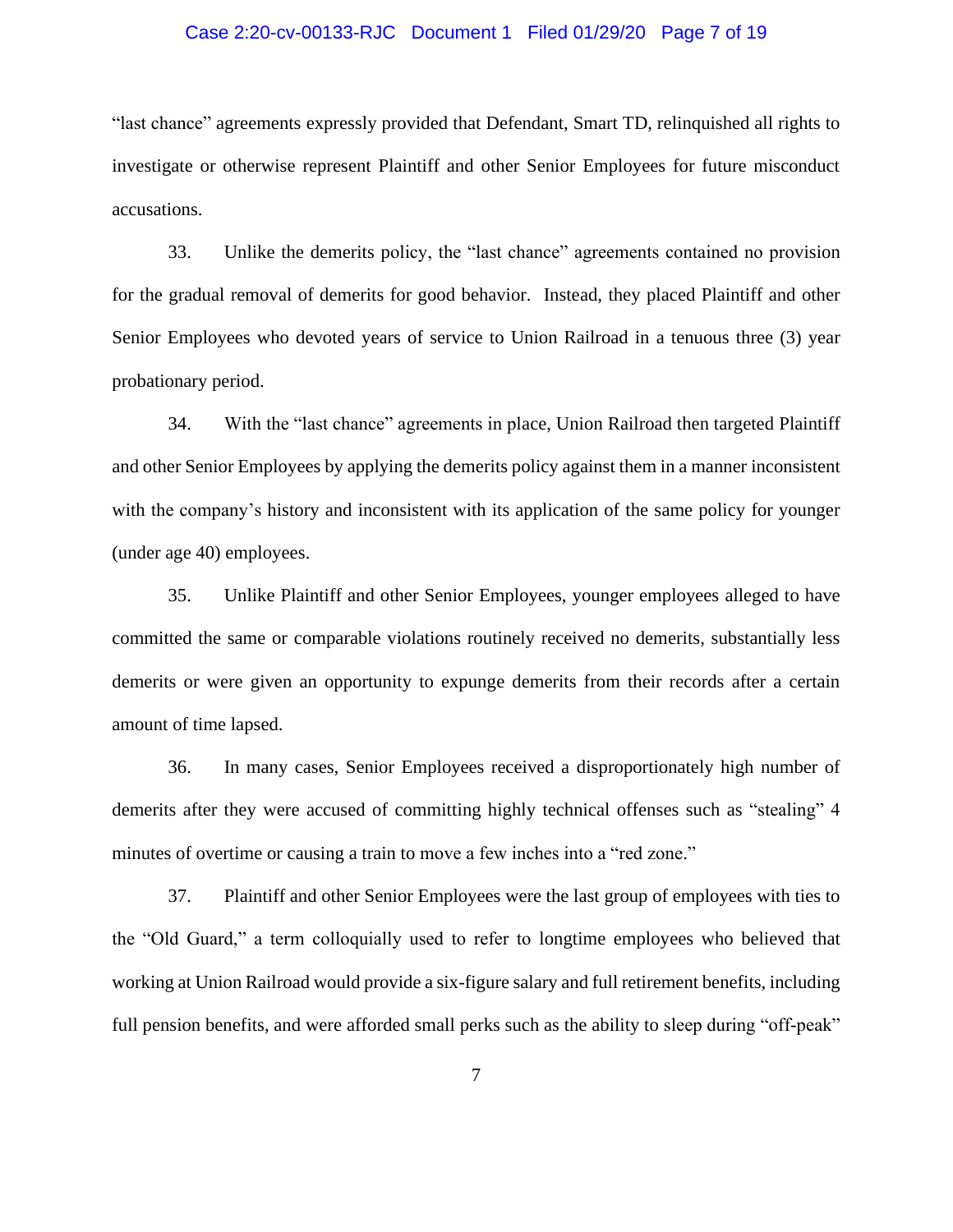# Case 2:20-cv-00133-RJC Document 1 Filed 01/29/20 Page 8 of 19

work hours. Instead Plaintiff and other Senior Employees were subjected to a pattern and practice of discrimination on the basis of their age then abruptly terminated.

38. Upon information and belief, Plaintiff and other Senior Employees have since been replaced by younger candidates.

# **B. Smart TD was Complicit in the Scheme to Terminate Senior Employees**

39. Plaintiff and other Senior Employees were conductors, brakemen and/or switchtenders ("yardmen") exclusively represented by Defendant, Smart TD, pursuant to a Collective Bargaining Agreement effective November 1, 1943.

40. Under the Collective Bargaining Agreement, Plaintiff and other Senior Employees were entitled to an investigation, including a fair and impartial hearing, before they could be suspended or dismissed from service.

41. Upon information and belief, Defendant, Smart TD, retained or otherwise provide to Plaintiff and other Senior Employees the services of a law firm ("the Law Firm").

42. As part of this agreement Defendant, Smart TD would bring attorneyrepresentatives from the Law Firm to regularly scheduled union meetings and introduce them as the "union attorneys." As a result, Plaintiff and other Senior Employees would seek counsel from those attorneys on a variety of work-related matters.

43. When discussing work-related disputes, such as claims of age discrimination, Plaintiff and other Senior Employees were routinely advised by representatives from the Law Firm that there was nothing they could do for them. When pressed further, Plaintiff and other Senior Employees were told that they had no other recourse but to rely on the union for work-related disputes because "when you're in [the company's] ballpark, you have to work by their rules."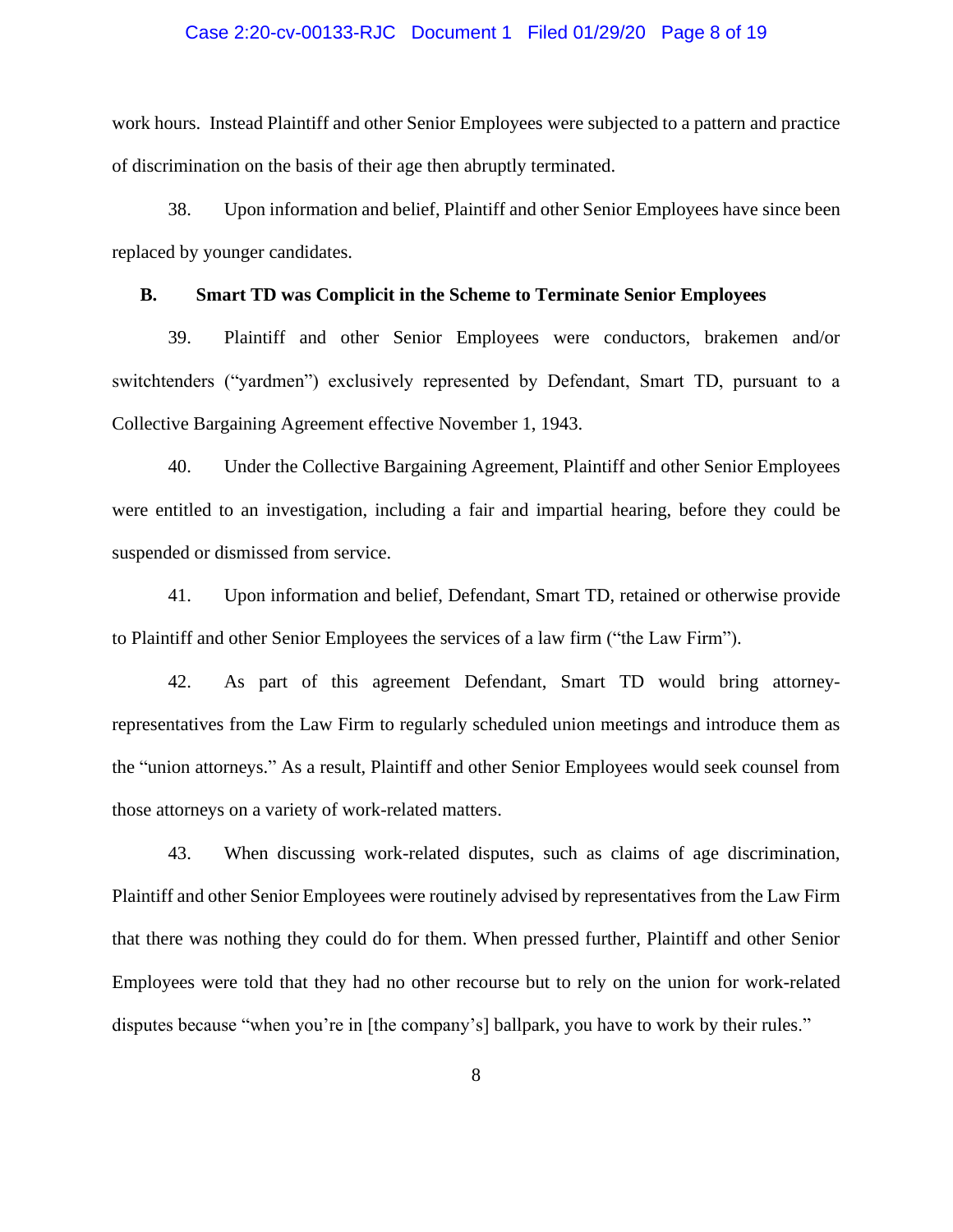# Case 2:20-cv-00133-RJC Document 1 Filed 01/29/20 Page 9 of 19

44. When Plaintiff and other Senior Employees turned back to the union for help, Defendant Smart TD largely accepted the pretextual bases for Plaintiff and other Senior Employees' terminations rather than take steps to rebut the discriminatory application of the "last chance" agreements and demerits policy.

45. In addition, Defendant, Smart TD, either themselves or through the Law Firm, failed to inform Plaintiff and other Senior Employees that certain statute of limitations may apply to their disputes and filing grievances would not toll application of those statute of limitations to their claims of discrimination. In fact, Plaintiff and other Senior Employees were specifically told they were forbidden from seeking other outside counsel until they had arbitrated their claims and exhausted any applicable appeals.

46. As such, Defendant, Smart TD, either themselves or through the Law Firm, ensured that Defendants' discriminatory application of the "last chance" agreements and demerits policy would not be investigated by any outside and/or independent agency.

# **C. Improper Termination of Charles Marsh's Employment**

47. Plaintiff, Charles Marsh, was born on August 3, 1961.

48. On June 4, 2007, Plaintiff, Charles Marsh, was hired by Union Railroad as a brakeman.

49. Over the next eight years, Plaintiff was an exemplary employee. He was frequently provided with letters of commendation and on multiple occasions was asked by Union Railroad to train other employees, including managers, due to his experience, expertise and knowledge of the industry.

50. In or about 2010, Union Railroad promoted Plaintiff to conductor.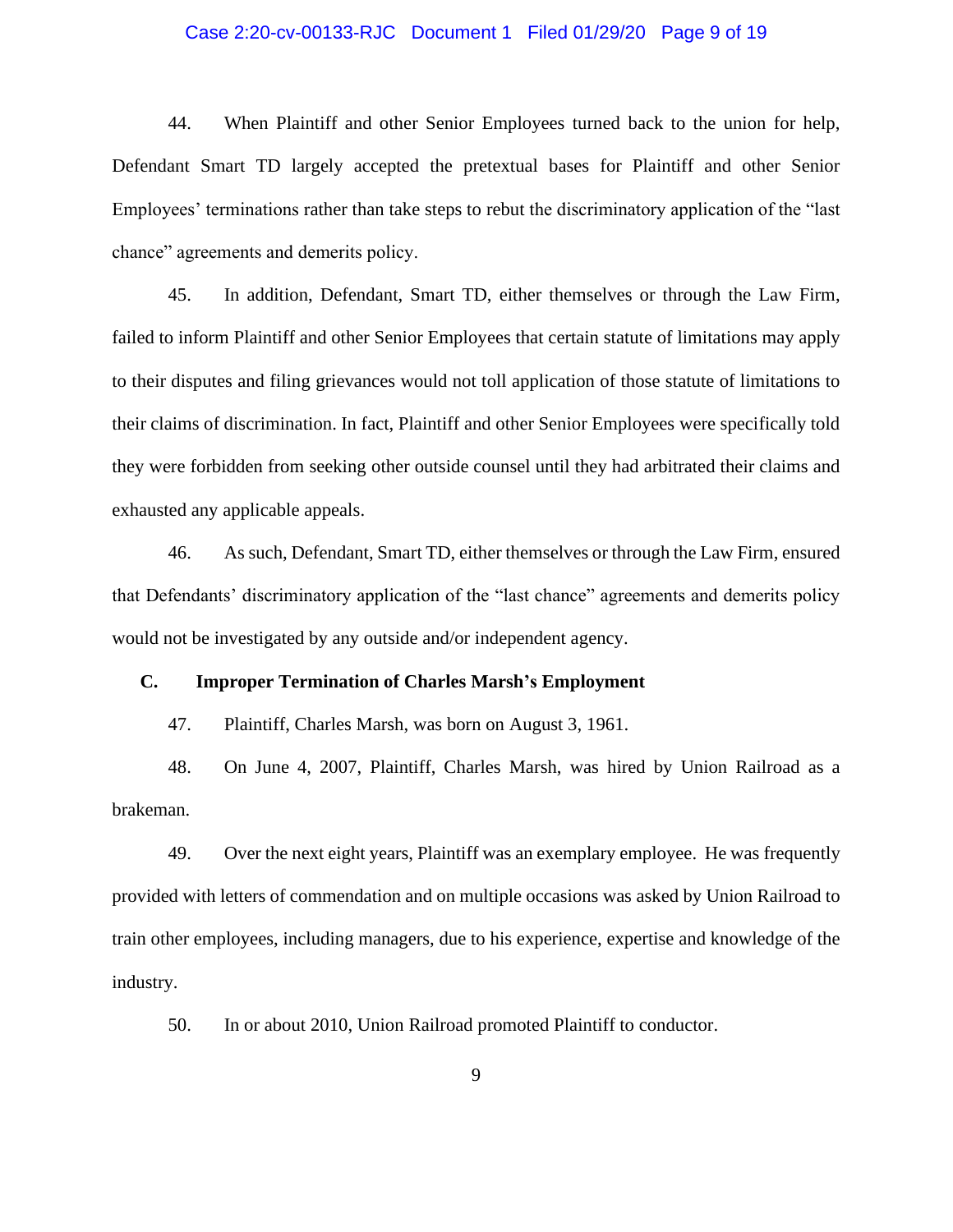# Case 2:20-cv-00133-RJC Document 1 Filed 01/29/20 Page 10 of 19

51. Over the next five years, Plaintiff met all the necessary performance metrics and maintained a low demerits record.

52. On February 11, 2019, Union Railroad alleged that Plaintiff committed a "cardinal rule" safety violation by allowing his engine to enter a "red zone" without obtaining the necessary clearance. The alleged violation was based on a breach of a few inches.

53. The only evidence supporting Union Railroad's allegation was its claim that Plaintiff's supervisor, J. R. Horrell, witnessed the incident while on board the train.

54. Plaintiff denied that he committed the violation and denied that J.R. Horrell could have seen the alleged violation from his vantage point. As a result, Plaintiff requested copies of a regularly maintained engine camera that would have objectively shown whether the violation occurred.

55. Before his grievance hearing, and again before his arbitration hearing, Plaintiff request copies of the engine video. To date, Union Railroad has refused to produce the video and has provided no justification for its refusal.

56. Defendant, Smart TD, took no meaningful steps to secure a copy of the engine camera.

57. Despite being denied any real opportunity to contest the alleged offense, Plaintiff was assessed 60 demerits and terminated from Union Railroad effective March 8, 2019.

58. At the time of his termination, Plaintiff was 57 years old.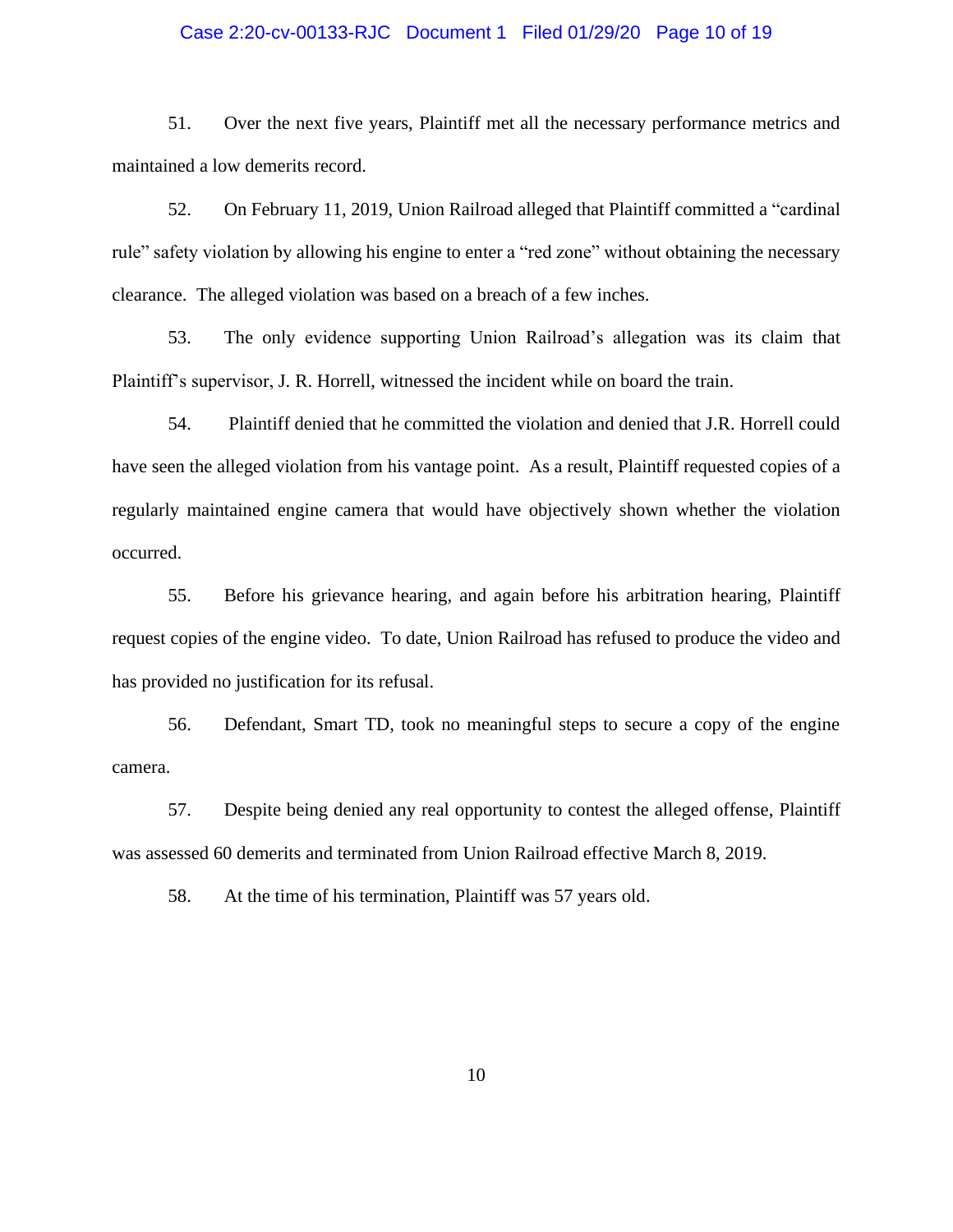#### **COLLECTIVE/CLASS ACTION ALLEGATIONS**

59. Plaintiff's collective and class claims derive from a single course of conduct by the Defendants. The objective facts are essentially the same for Plaintiff and all other Senior Employees. Within each Claim for Relief, the same legal standards under federal law govern.

60. Accordingly, Plaintiff brings this collective ADEA action pursuant to 29 U.S.C. § 626(b), incorporating section 16(b) of the Fair Labor Standards Act, 29 U.S.C. § 216(b) and brings this putative NLRA class action pursuant to Federal Rule of Civil Procedure 23.

61. Collective treatment of Plaintiff's ADEA claim is proper because Plaintiff and other Senior Employees are "similarly situated" within the meaning of 29 U.S.C. § 216(b). A factual nexus exists between the manner in which Defendants' conduct affected Plaintiff and the manner in which Defendants' conduct affected other Senior Employees.

62. Plaintiff further seeks to certify a class under Fed. R. Civ. P. 23 defined as follows to pursue classwide NLRA claims: all former employees of Defendant, Union Railroad, who were terminated from Union Railroad, and at the time of their termination were over age 40.

63. The prerequisites to maintaining a class action under Fed. R.Civ. P. 23(a) and (b) are met for the following reasons:

> A. **Numerosity:** Upon information and belief, at least 90 former Union Railroad employees were subject to the discriminatory conduct described herein, including Defendant, Smart TD's breach of its duty of fair representation. Therefore, the proposed NLRA Class is so numerous that joinder of all individual members is impractical.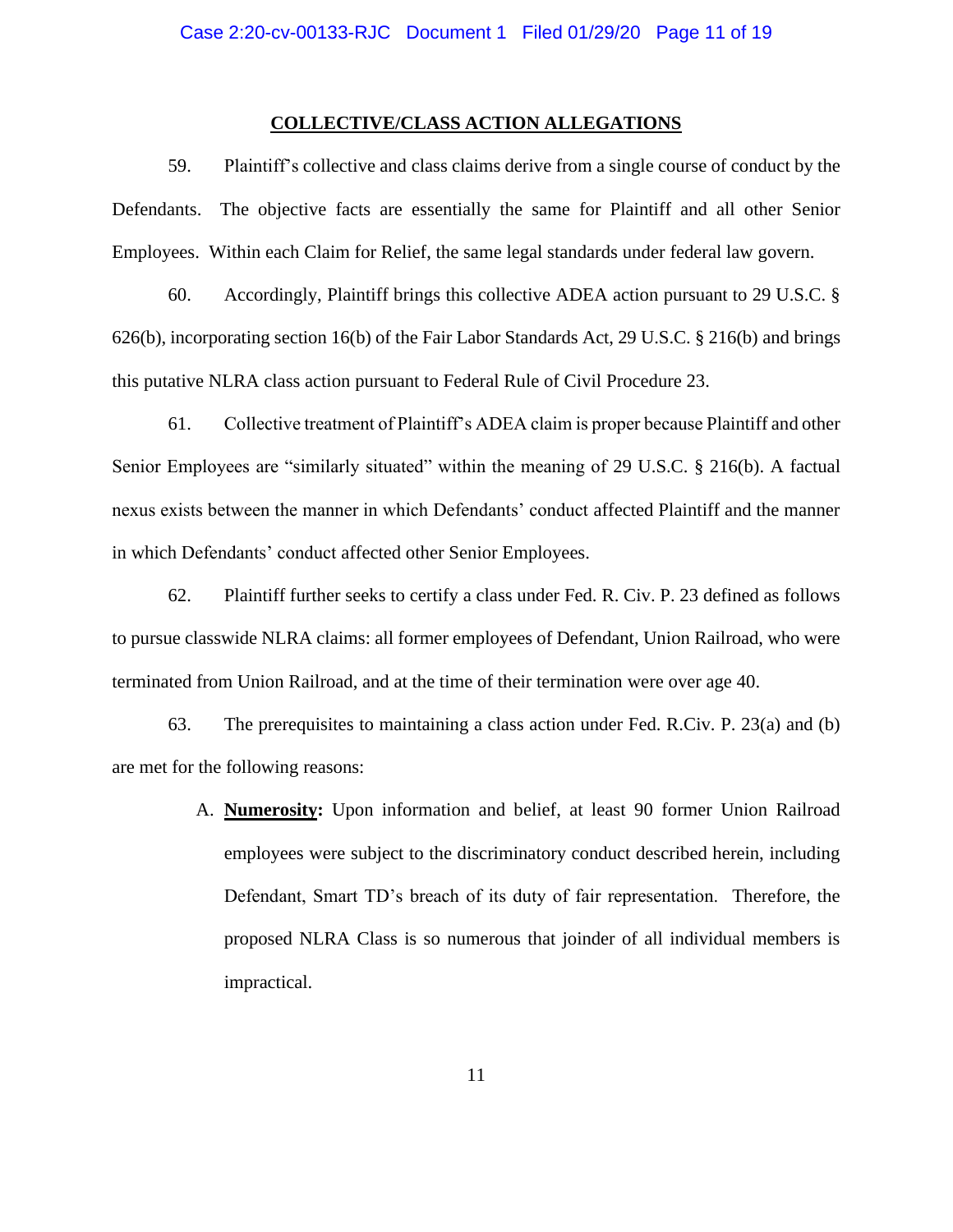- B. **Commonality:** Common questions of law and fact exist as to all Class members and predominate over any questions solely affecting individual Class members. Among the questions of law and fact common to Plaintiff and Class Members are:
	- 1. Whether Defendants discriminated against Plaintiff and other Senior Employees due to their age;
	- 2. Whether a legitimate, non-discriminatory basis existed for Plaintiff and other Senior Employees' terminations;
	- 3. Whether Defendant, Smart TD, acted or failed to act in such a way that was arbitrary, discriminatory and/or in bad faith in connection with Plaintiff and other Senior Employees' grievance hearings and/or arbitrations;
	- 4. Whether Defendant, Smart TD, breached its duty of fair representation under the NLRA; and
	- 5. Whether Defendant, Smart TD's breach of its duty of fair representation under the NLRA proximately harmed Plaintiff and other Senior Employees.
- C. **Typicality:** Plaintiff's claims are typical of the claims of Class Members because they were each terminated from Union Railroad on the basis of their age and failed to receive fair representation by Defendant, Smart TD, as required by the Collective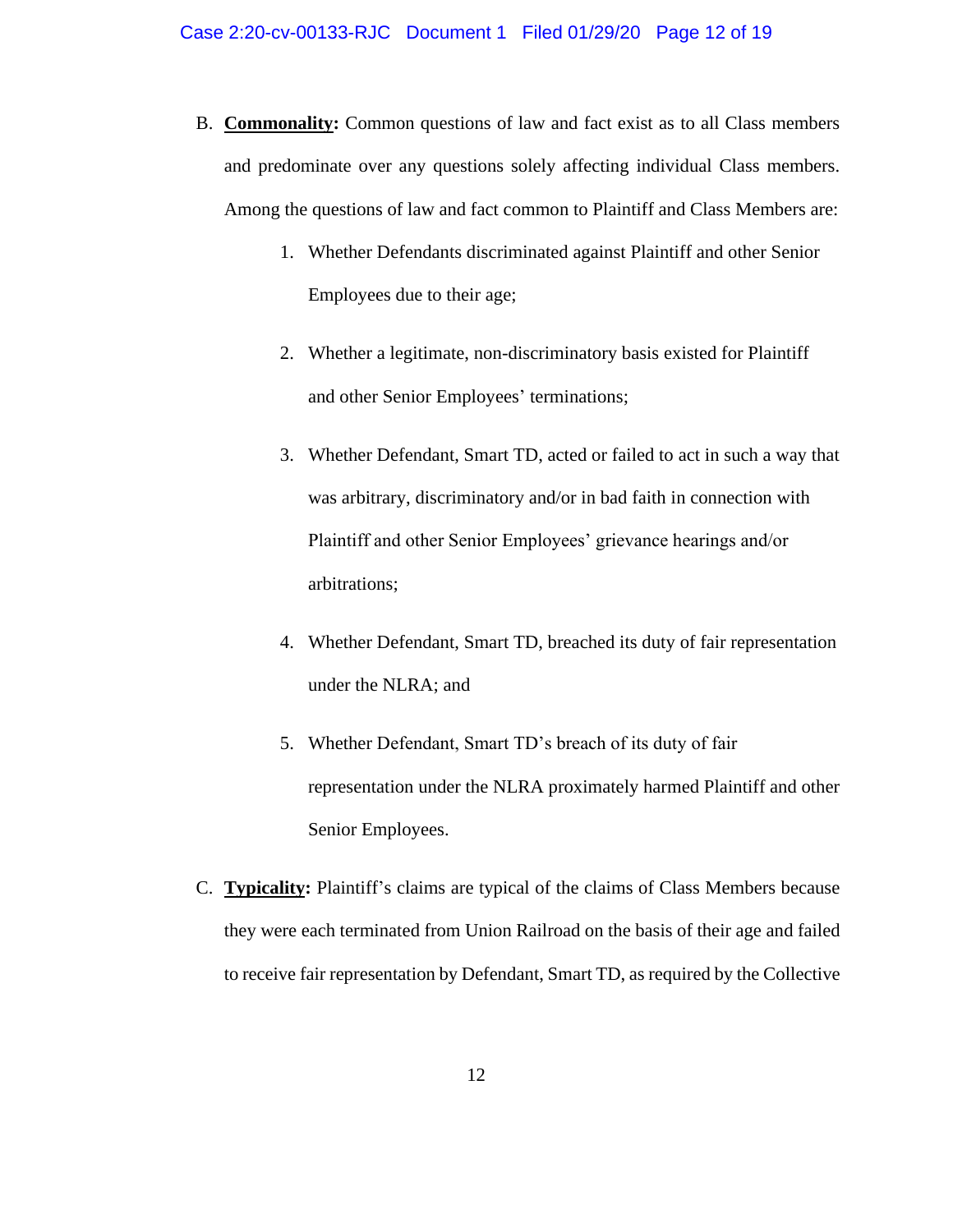#### Case 2:20-cv-00133-RJC Document 1 Filed 01/29/20 Page 13 of 19

Bargaining Agreement and the NLRA. As such, the claims or defenses of the representative party are typical of the claims or defenses of the class.

- D. **Adequacy of Representation:** Plaintiff will fairly and adequately protect the interests of Class Members. Plaintiff has retained counsel competent and experienced in complex class action litigation and with adequate resources to assure the interests of the Class are protected. The named Plaintiff is typically situated and has no conflict of interest with the Class as a whole.
- E. **Class Action Maintainable under Rule 23(b)(2):** A class action is appropriate because common questions of law and fact predominate over any individual questions affecting only individual members. Class treatment is superior to the alternatives for the fair and efficient adjudication of the controversy alleged herein. Such treatment will permit a large number of similarly situated persons to prosecute their common claims in a single forum simultaneously, efficiently, and without the duplication of effort and expense that numerous individual actions would entail. No difficulties are likely to be encountered in the management of this class action that would preclude its maintenance as a class action, and no superior alternative exists for the fair and efficient adjudication of this controversy.
- F. **Class Action Maintainable Under Rule 23(b)(3):** By engaging in a common pattern and practice of discrimination, the Defendants have acted or refused to act on grounds generally applicable to the Class, thereby making a class-wide NLRA action the appropriate remedies for the Class.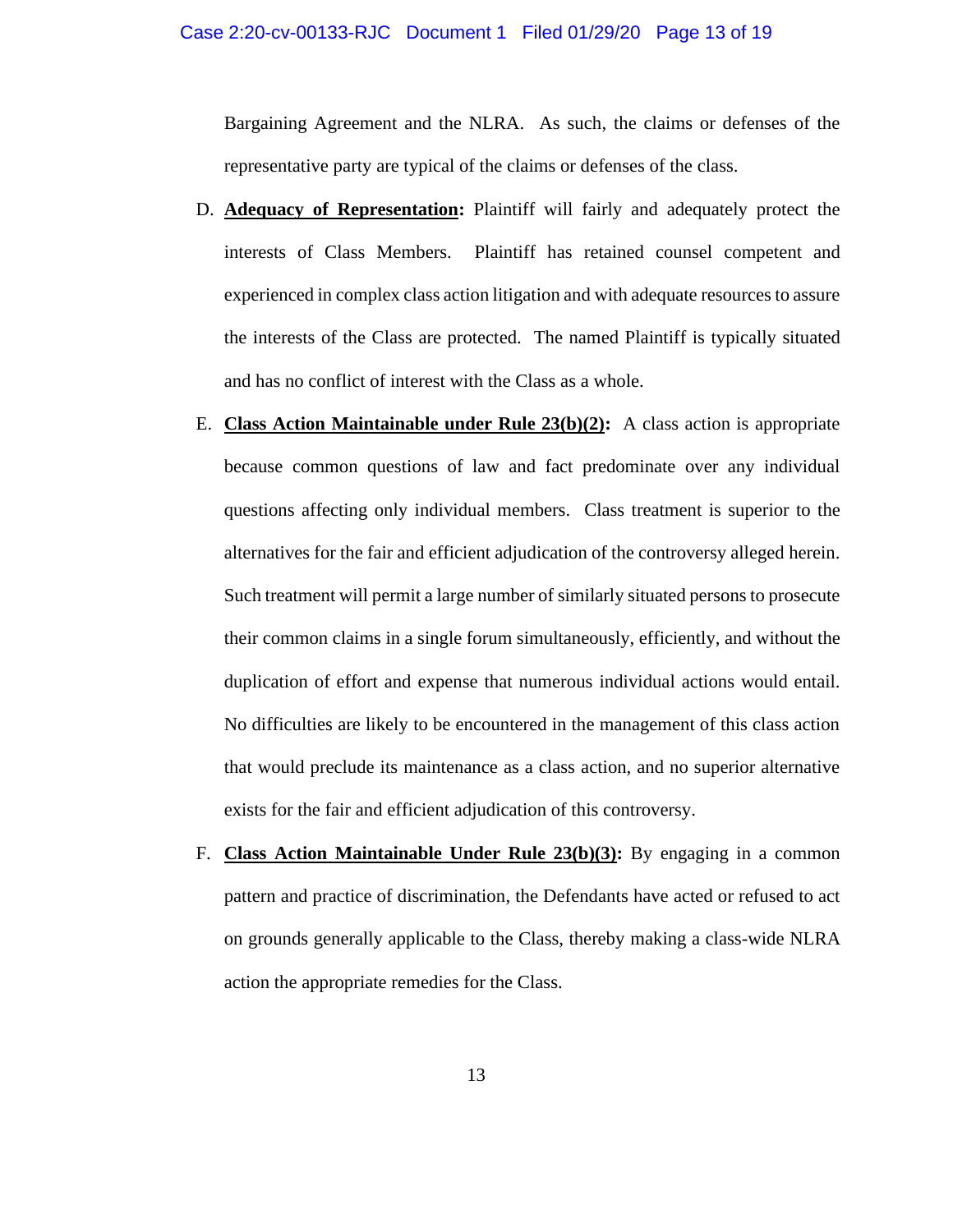G. **Ascertainability:** The Class Members are ascertainable because Defendants can identify every single class member from their regularly maintained employee personnel records and/or union records. Accordingly, nothing more than a review of Defendants' records maintained in the ordinary course of business will be necessary to ascertain all potential Class Members.

# **COUNT I VIOLATION OF THE ADEA – DISPARATE TREATMENT (by Plaintiff, Charles Marsh, Individually and on behalf of Similarly Situated Senior Employees v. Defendants, Union Railroad, Transtar, and U.S. Steel)**

64. Plaintiff incorporates by reference the preceding paragraphs as if fully set forth herein.

65. Plaintiff and other Senior Employees were over age 40 at the time of their terminations.

66. Plaintiff and other Senior Employees were sufficiently qualified for their former positions at Union Railroad.

67. Defendants discriminated against Plaintiff and other Senior Employees because of their age. Age was a determinative factor in Defendants' decision to terminate Plaintiff and other Senior Employees.

68. Plaintiff and other Senior Employees have since been replaced by younger candidates.

69. Defendants discriminatory actions, as described herein, constitute a violation of the ADEA.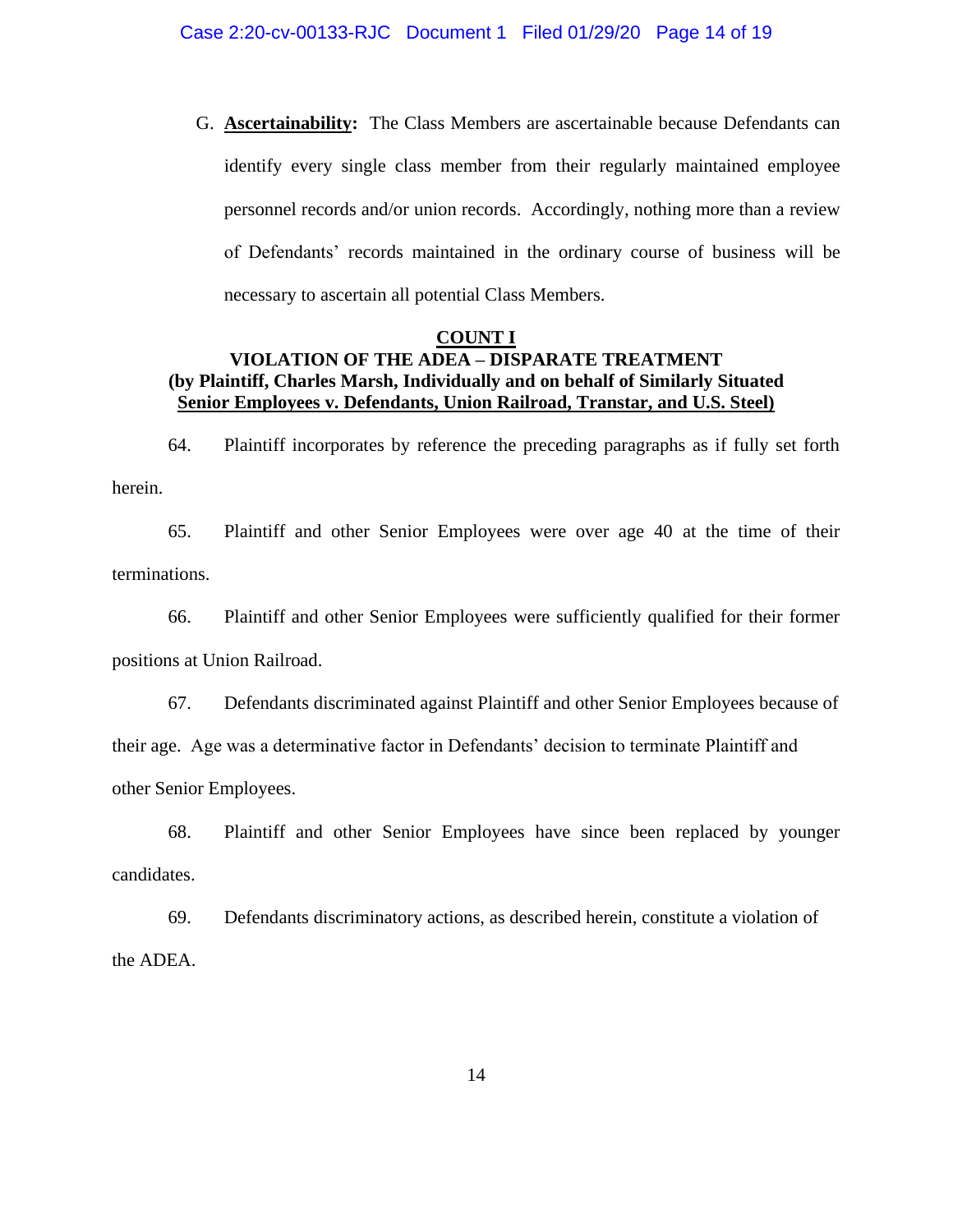# Case 2:20-cv-00133-RJC Document 1 Filed 01/29/20 Page 15 of 19

70. Defendants' violation of the ADEA was intentional and willful under the

circumstances and warrant the imposition of liquidated damages.

71. As a direct result of Defendants' discriminatory conduct, Plaintiff and other Senior Employees have in the past incurred, and will in the future incur, a loss of earnings and/or earnings capacity, loss of benefits, and other injuries, the full extent of which is not known at this time.

#### **COUNT II**

# **VIOLATION OF THE ADEA – DISPARATE IMPACT (by Plaintiff, Charles Marsh, Individually and on behalf of Similarly Situated Senior Employees v. Defendants, Union Railroad, Transtar, and U.S. Steel)**

72. Plaintiff incorporates by reference the preceding paragraphs as if fully set forth herein.

73. Plaintiff and other Senior Employees were over age 40 at the time of their terminations.

74. Plaintiff and other Senior Employees were sufficiently qualified for their former positions at Union Railroad.

75. Defendants discriminated against Plaintiff and other Senior Employees because of

their age. Age was a determinative factor in Defendants' decision to terminate Plaintiff and

other Senior Employees.

76. Plaintiff and other Senior Employees have since been replaced by younger candidates.

77. Defendant, Union Railroad's demerits policy is facially neutral because it purports to apply to all employees in a consistent and fair manner.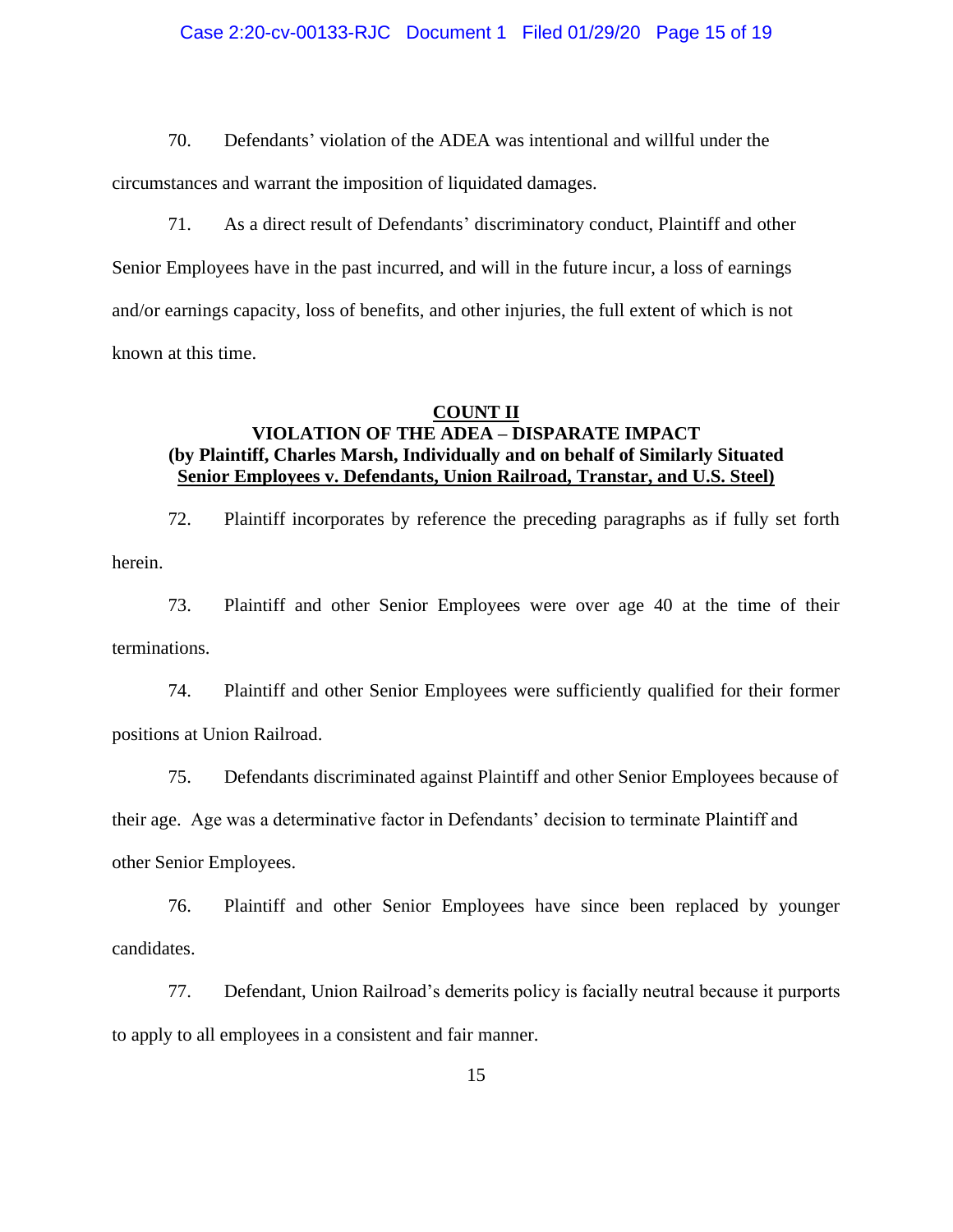# Case 2:20-cv-00133-RJC Document 1 Filed 01/29/20 Page 16 of 19

78. Upon information and belief, Defendants' application and enforcement of the demerits policy resulted in a statistically significant disparity in the number and/or nature of demerits issued to Plaintiff and other Senior Employees, ultimately resulting in their termination.

79. Upon information and belief, Defendants' application and enforcement of Union Railroad's "last chance" agreements resulted in a statistically significant disparity in the number and/or nature of demerits issued to Plaintiff and other Senior Employees, ultimately resulting in their termination.

80. As a direct and proximate result of Defendants' violations of the ADEA, Plaintiff and other Senior Employees have sustained the injuries set forth herein.

# **COUNT III BREACH OF DUTY OF FAIR REPRESENTATION UNDER SECTION 8(b)(1)(A) (by Plaintiff Charles Marsh Individually, and on behalf of all Similarly Situated Persons v. Defendant, Smart TD)**

81. Plaintiff incorporates by reference the preceding paragraphs as if fully set forth herein.

82. Under the Collective Bargaining Agreement, Defendant, Smart TD was the exclusive bargaining representative for Plaintiff and other Senior Employees.

83. Defendant, Smart Transportation Division, breached its duty to fairly represent Plaintiff and other Senior employees by acting or failing to act in such a way that was arbitrary, discriminatory and/or in bad faith.

84. Defendant, Smart TD's conduct seriously undermined the integrity of the arbitral process by preventing Plaintiff and other Senior Employees from rebutting the discriminatory application of Union Railroad's demerits policy and/or "last chance" agreements.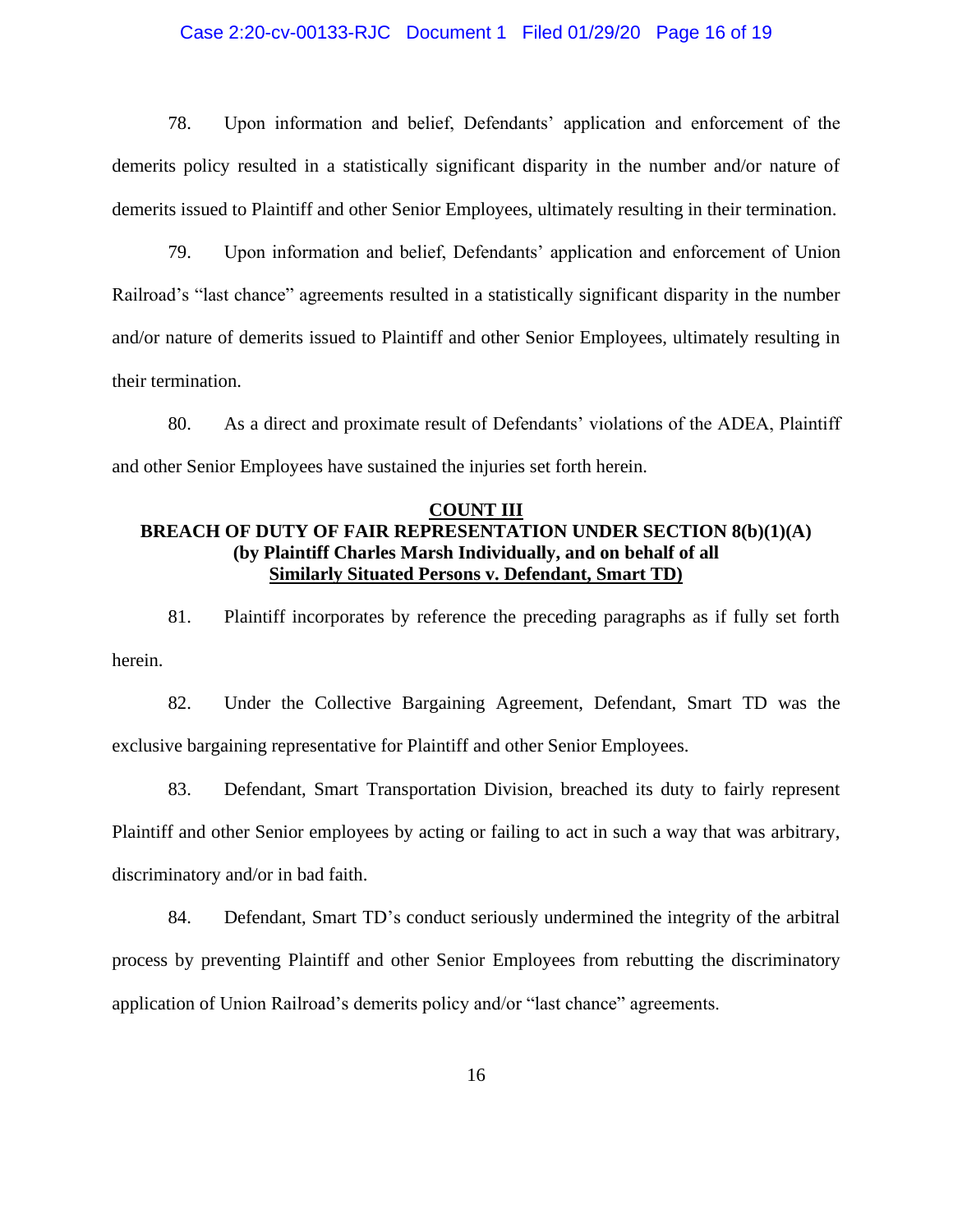# Case 2:20-cv-00133-RJC Document 1 Filed 01/29/20 Page 17 of 19

85. Defendant, Smart TD's conduct contributed to the erroneous outcome of the contractual proceedings.

86. Plaintiff and other Senior Employees were proximately harmed by Defendant, Smart TD's breach of its duty of fair representation.

# **PRAYER FOR RELIEF**

Plaintiff, Charles Marsh, individually and on behalf of all others similarly situated persons, respectfully requests that this Court enter judgment against the Defendants as follows:

A. Declaring this action to be an ADEA collective action properly maintained under 29 U.S.C. § 216(b);

B. Entering an order requiring Defendants to provide Plaintiff the names, dates of birth, length of employment and last known contact information, including physical addresses, e-mail addresses, and telephone numbers of all former Union Railroad employees who, at the time of their termination, were over age 40;

C. An order directing that notice and opportunity to opt-in be given to all former Union Railroad employees who, at the time of their termination, were over age 40;

D. Declaring the common acts and practices complained of herein to be a violation of the ADEA;

E. Declaring the common acts and practices complained of herein to be a violation of the NLRA duty of fair representation;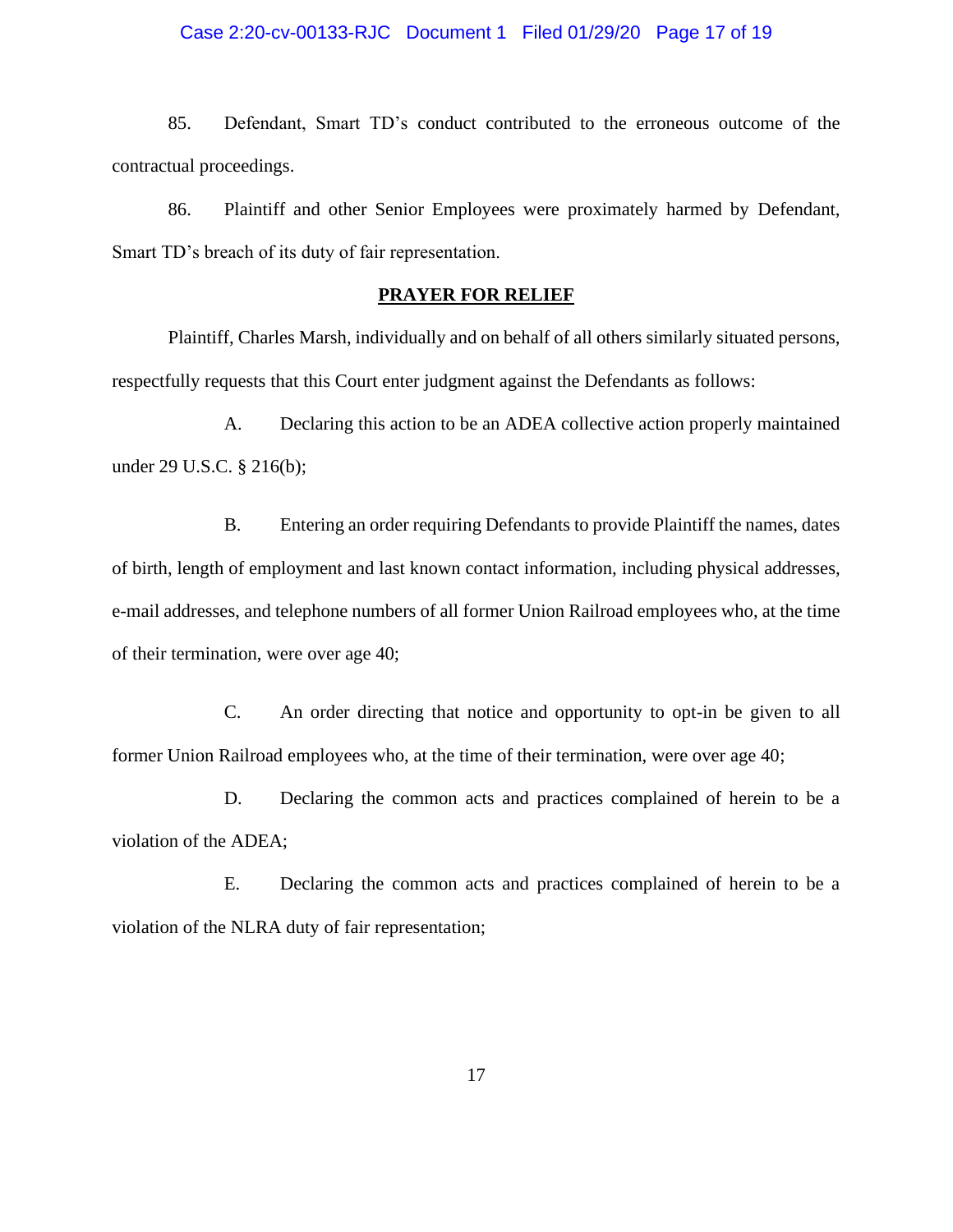# Case 2:20-cv-00133-RJC Document 1 Filed 01/29/20 Page 18 of 19

F. An award of compensatory damages to Plaintiff and other Senior Employees for all past and future lost earnings, benefits, including but not limited to pension benefits, lost as a result of Defendants' discriminatory conduct;

G. An award of liquidated damages to Plaintiff and other Senior Employees;

H. An award to Plaintiff and other Senior Employees of the costs of this action, together with reasonable attorney's fees;

I. An award to Plaintiff and other Senior Employees any and all other damages appropriate under the ADEA, and NLRA; and

J. Such other relief as may be appropriate under the circumstances.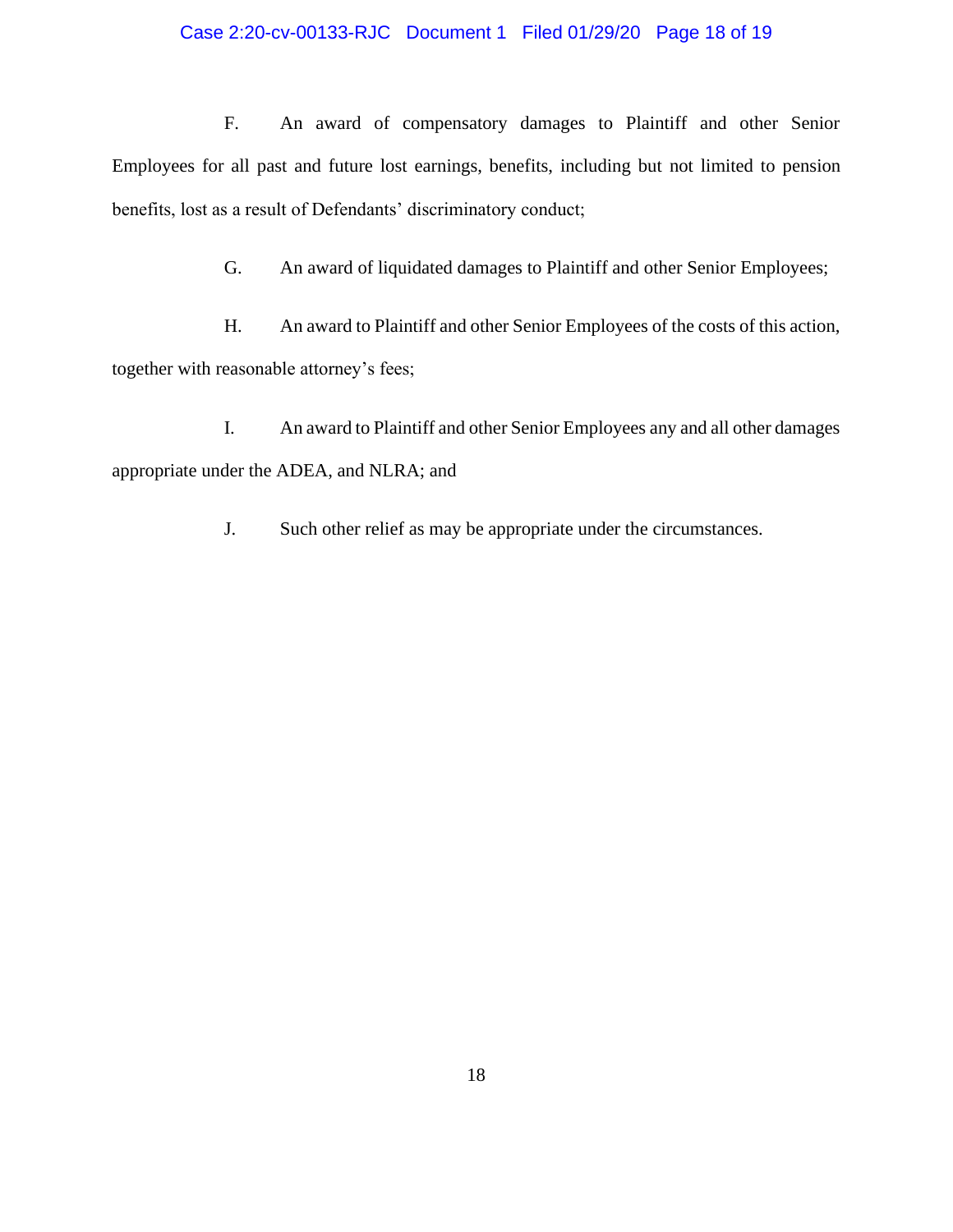# **JURY TRIAL DEMANDED**

Plaintiff demands a trial by jury on all issues so triable.

Respectfully submitted,

# **ANAPOL WEISS**

/s/ Sol H. Weiss

Sol H. Weiss, Esquire (ID #15925) Paola Pearson, Esquire (ID # 318356) One Logan Square 130 N. 18th St., Suite 1600 Philadelphia, PA 19103 215-735-1130 (P) 215-875-7701 (F) sweiss@anapolweiss.com ppearson@anapolweiss.com

# **EDGAR SNYDER & ASSOCIATES**

 /s/ Sammy Y. Sugiura \_. Sammy Y. Sugiura, Esquire (ID #209942) U.S. Steel Tower, 10th Floor 600 Grant Street Pittsburgh, PA 15219 412-391-2101 (P) 412-391-7032 (F) ssugiura@edgarsnyder.com

*Attorneys for Plaintiff, Charles Marsh, Individually and on Behalf of All Those Similarly Situated*